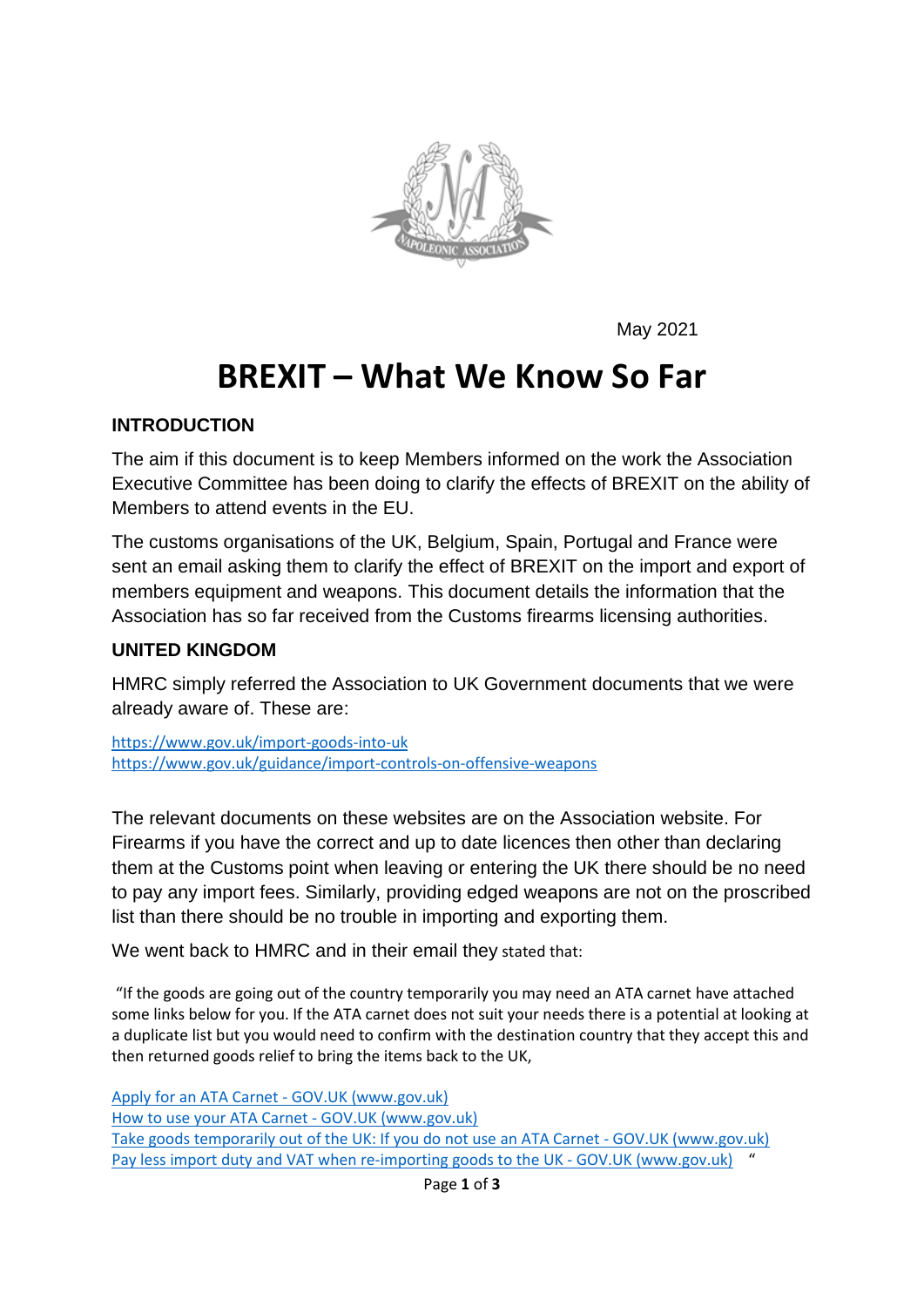An ATA Carnet costs £325.96 and must be renewed every year but it does cover all EU countries.

We will go back to the HMRC and confirm what they mean by a duplicate list.

# **BELGIUM**

We must give a special thanks to the Belgian authorities who have been the most helpful to us. The Belgian Customs informed us that:

"You can declare your equipment in several ways to place them under the special customs procedure of temporary admission:

By the usual electronic import declaration (with a guarantee to be provided at the customs office of placement under TA, mostly situated at the moment of importation in the EU), valid only in Belgium (for one re-enactment or more in BE) OR valid for Belgium and the other Member States concerned by your re)enactment(s) (in this case, you must apply for authorization through the CDMS).

By a verbal declaration with a mandatory inventory in case you participate in an official reenactment organized by a public state organization in Belgium (only if approved by the competent Belgian customs authorities who have officially invited you to participate)

By the use of an ATA Carnet (with no guarantee from you as this ATA Carnet is issued (and guaranteed) by the UK Chamber of Commerce and Industry), valid for the whole EU customs territory (thus, the 27 Member States) with one declaration."

# We have now received an email from the Belgian Ministry of Finance stating:

"If you can produce an invitation from a government authority at the time of import, the firearms and equipment can be temporarily imported with a verbal declaration.

This means that at the moment of entry into Belgium, you inform the local customs authorities of the temporary import. An inventory will accompany the goods. No written declaration is needed."

Firearms licensing in Belgium is undertaken by the three Regional Governments depending on where the event takes place. Contact details are also on the website. The advice we have received is that muzzle loading guns where the model was designed before 1890 and manufactured before 1945 do not need licensing. All firearms manufactured after 1945 will have to be licensed. The Licensing Authorities would prefer that the request for licences is handle by a single organisation either in the UK or by the event organisers. This is summarised by two emails the texts of which are also on the website.

The information gathered has been passed to our friend Ron Van Dyck who will pass it on to the Waterloo Organisers.